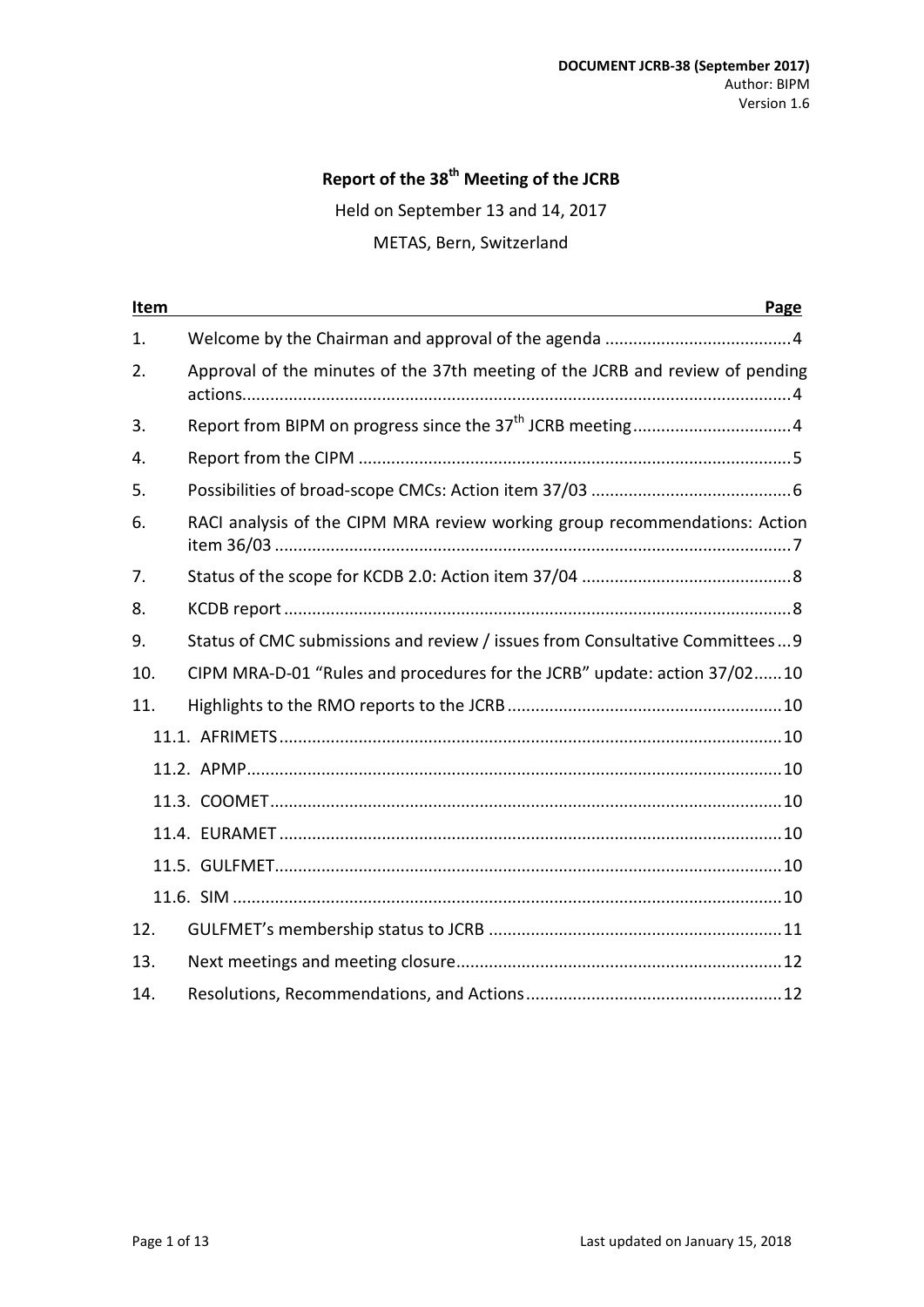# Participants

#### **BIPM-CIPM**

#### **METAS**

#### **Delegations**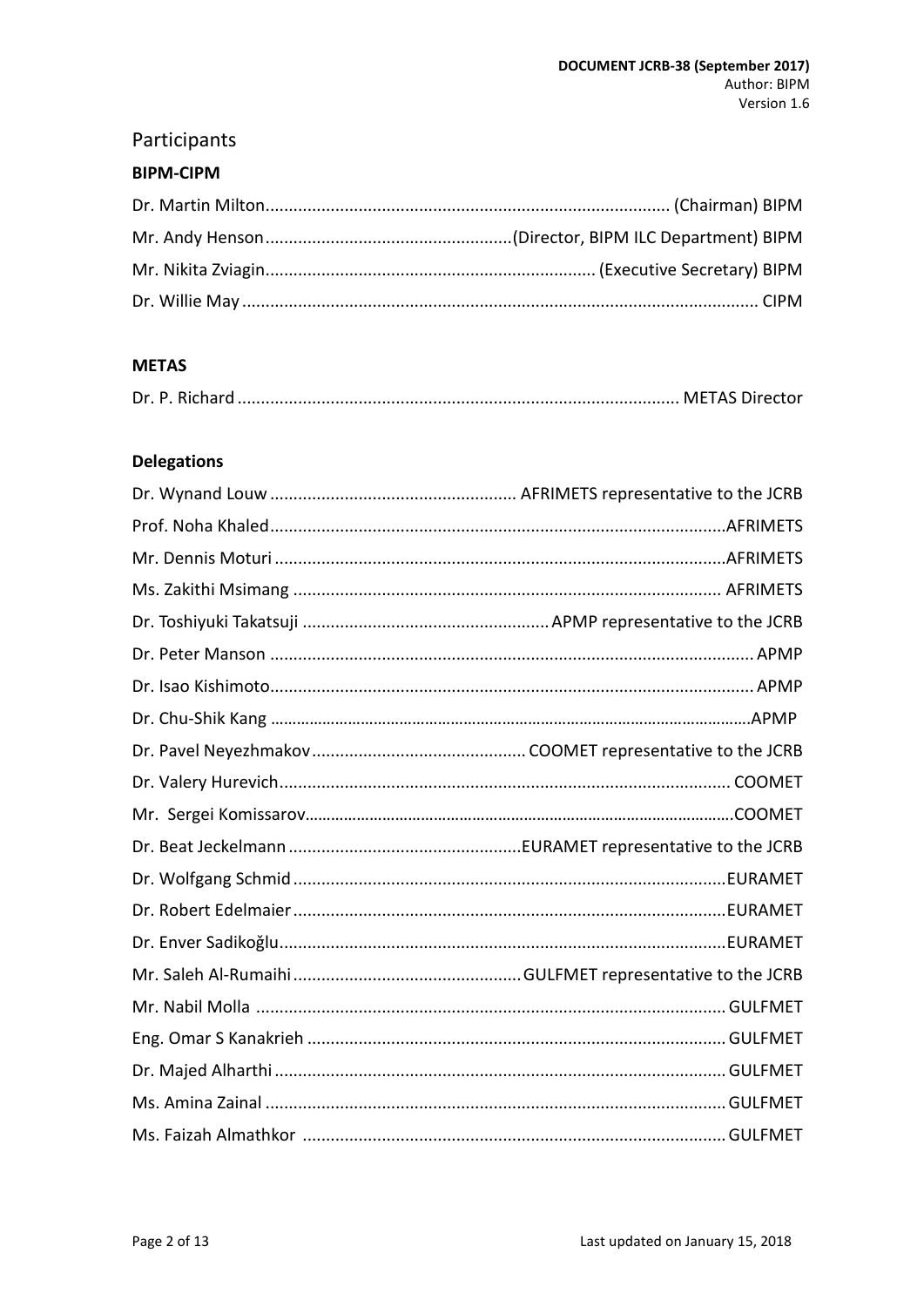#### DOCUMENT JCRB-38 (September 2017) Author: BIPM Version 1.6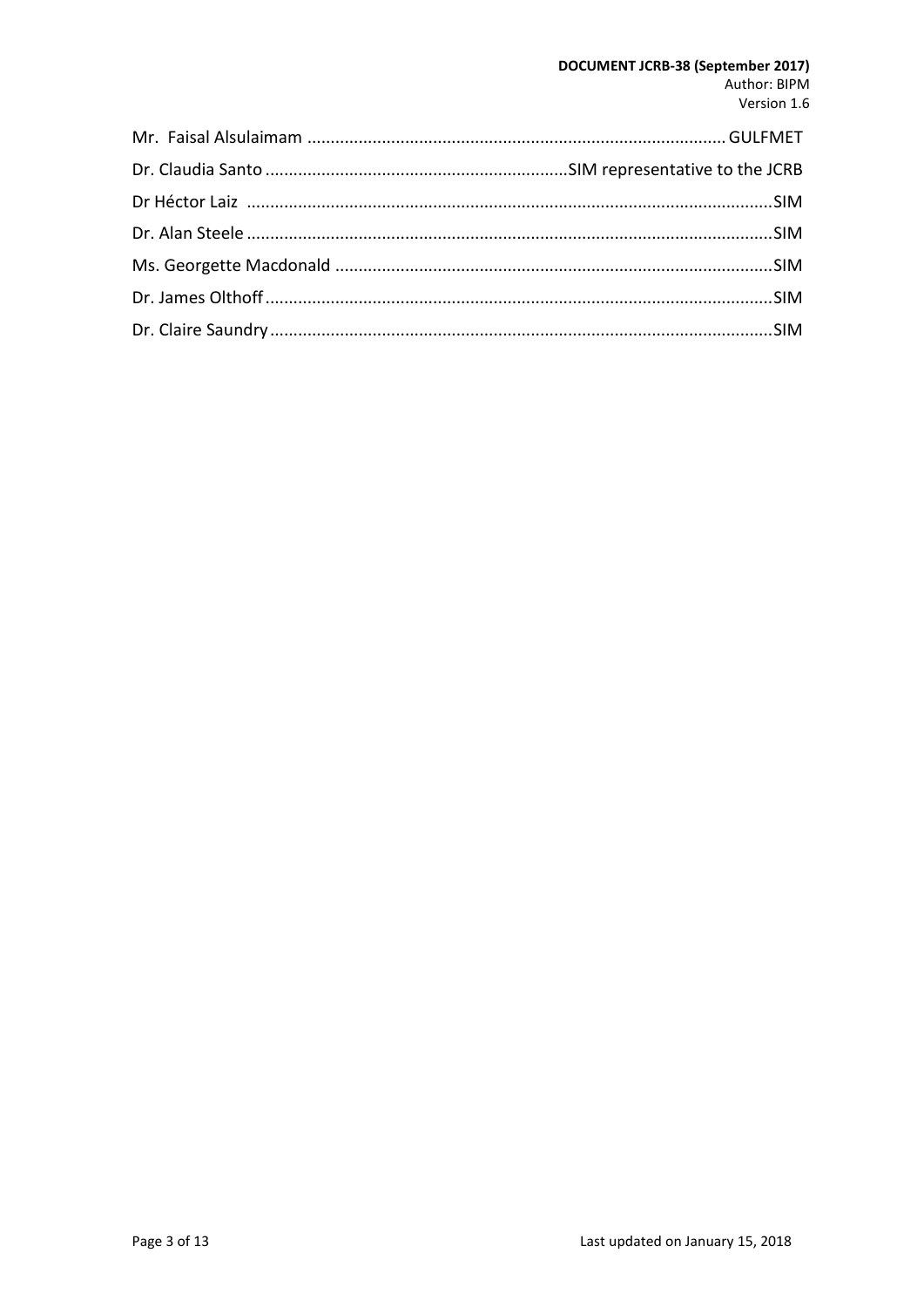#### <span id="page-3-0"></span>**1. Welcome by the Chairman and approval of the agenda**

M. Milton, Director of the BIPM and Chairman of the JCRB, welcomed the delegates to the 38<sup>th</sup> meeting of the JCRB. Special thanks were extended to METAS for their hospitality in hosting the meeting and the efforts of their staff to make it successful. P. Richard, director of METAS, welcomed the delegates to Bern, Switzerland. He noted the great involvement of specialists from METAS in the work of the JCRB and expressed his hopes for future active cooperation. P. Richard wished the JCRB successful discussions and then left the Meeting.

The members of the JCRB delegations introduced themselves.

The agenda of the 38<sup>th</sup> JCRB meeting was presented and approved without amendment.

### <span id="page-3-1"></span>**2. Approval of the minutes of the 37th meeting of the JCRB and review of pending actions**

The minutes of the 38<sup>th</sup> meeting of the JCRB were approved with small editorial changes, suggested by W. Louw:

- All the participants of the Meeting should be referenced in text using one format (first letter of the name and the surname).
- Few typos in names should be corrected.

M. Milton reported on the status of actions agreed to at the  $37<sup>th</sup>$  JCRB meeting:

- − Action 37/01: A link to GULFMET guidance documents on QS and CMC review was provided by GULFMET in August 2017.
- − Action 37/02: A new draft version of CIPM MRA-D-01 "Rules and procedures for the JCRB" was distributed prior to the meeting. The document will be discussed in agenda item 10.
- − Action 37/03: The supporting document on "broad-scope CMCs" was distributed before the meeting and will be discussed in agenda item 5.
- − Action 37/04: Status of KCDB 2.0 will be discussed in agenda item 7.
- − Resolution 37/1: The suite of JCRB documents is updated and published on the BIPM website.
- − Resolution 37/4: The decision whether to hold a JCRB meeting in September 2018 will be discussed in agenda item 13.

### <span id="page-3-2"></span>**3.** Report from BIPM on progress since the 37<sup>th</sup> JCRB meeting

A. Henson reported on developments at the BIPM since the  $37<sup>th</sup>$  meeting of the JCRB. The Important points of the report included:

No changes in Member States and Associates since the  $37<sup>th</sup>$  JCRB meeting;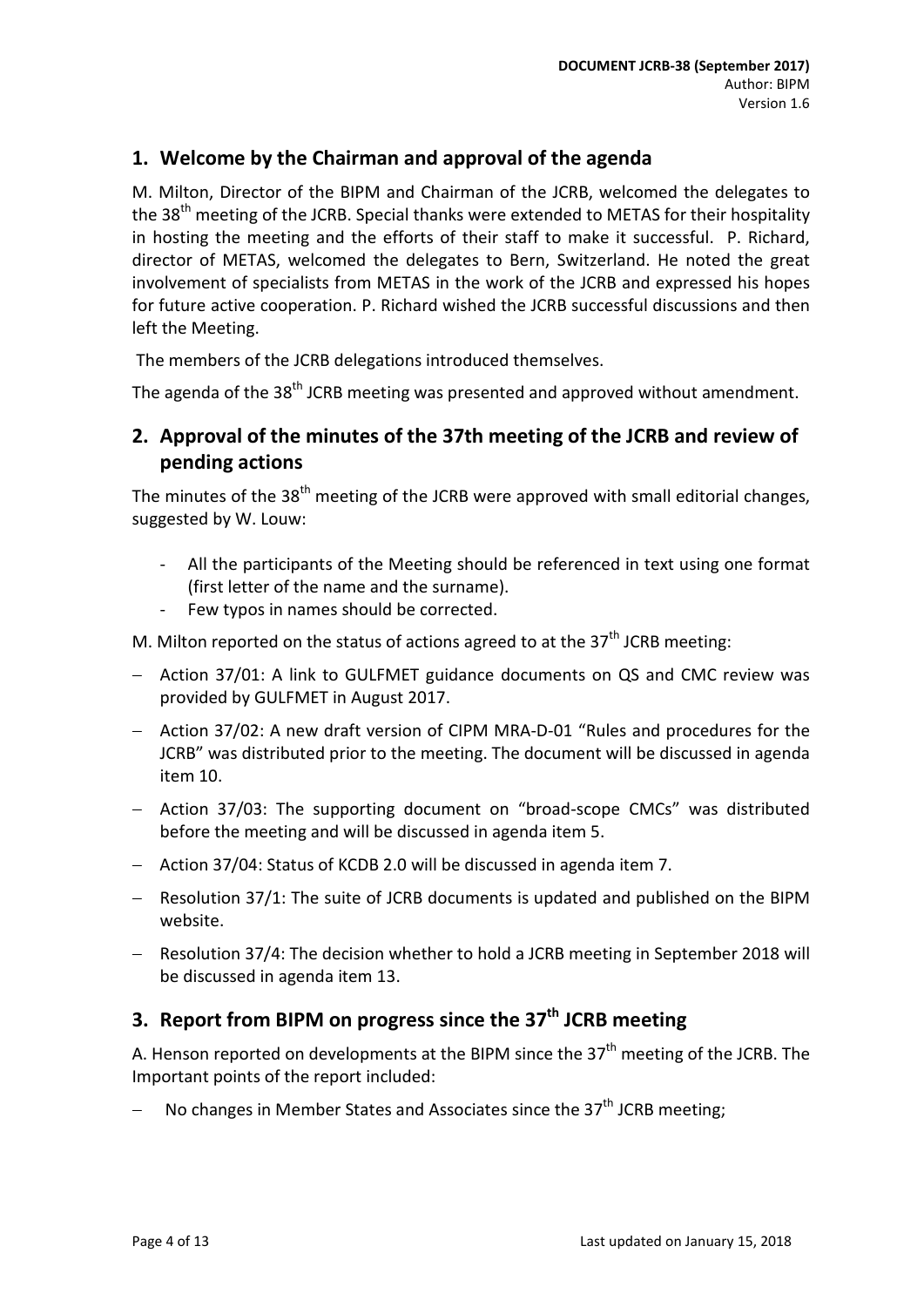- The number of designated institutes has decreased from 156 to 155, since IRMM and JRC merged together under the name of JRC;
- No changes in the list of Associates encouraged to become Member states since the 37<sup>th</sup> JCRB Meeting:
- The theme for the 2017 World Metrology Day was "Measurements for transport". Thanks to INM from Colombia for preparing the poster;
- In 2018 World Metrology Day launches the information campaign on redefinition of SI. The partner NMI will be selected by EURAMET who organised a competition. Five posters were proposed by METAS, PTB, INRIM, VSL and BMM;
- − World Metrology Day 2019 will be prepared by APMP;
- All the RMOs now have links to the Guidelines on Quality System and CMC reviews available at BIPM website.
- New directors of the BIPM Ionizing Radiation and the BIPM Time Departments have been appointed. They are Dr Steven Judge and Dr Patrizia Tavella respectively.
- − Work continues on revisions to ISO/IEC 17025. The FDIS is out for vote, which will close 09 October 2017. Three key objectives were identified in the position paper adopted by the CIPM in March 2015, and have been achieved. Additionally, there are three points where it was important to argue for consistency with existing CIPM policy and guidance, which has also been done.
- BIPM will start looking for the new JCRB Executive secretary in February 2018 for start in late 2018 to cover 2019/2020.

#### *[The BIPM report is available on the restricted-access JCRB working documents webpage, listed as [JCRB-38/03.00](https://www.bipm.org/cc/JCRB/Restricted/38/38-03.0_BIPM_Report_Progress.v6.pptx)]*

A. Henson also reported on progress of the BIPM Capacity Building and Knowledge transfer (CBKT) Programme. He talked about the Programme goals and activities, including engagement with the Global QI and reported about all initiatives: completed, ongoing and future. He remarked on the growing interest of the RMOs in the Programme and presented some ideas for discussion.

During the discussion W. Louw suggested the idea that was supported by all the RMOs of possibility to repeat CBKT courses internally inside each RMO. The idea of making course materials more open access was also discussed.

*[The CBKT course update report is available on the restricted-access JCRB working documents webpage, listed as [JCRB-38/03.01](https://www.bipm.org/cc/JCRB/Restricted/38/2017_09_CBKT_Updates_JCRB.pptx)]*

#### <span id="page-4-0"></span>**4. Report from the CIPM**

W. May delivered a report from the CIPM. He talked about the outcomes of the 3rd Meeting of the Presidents of the Consultative Committees that was focused on the following topics: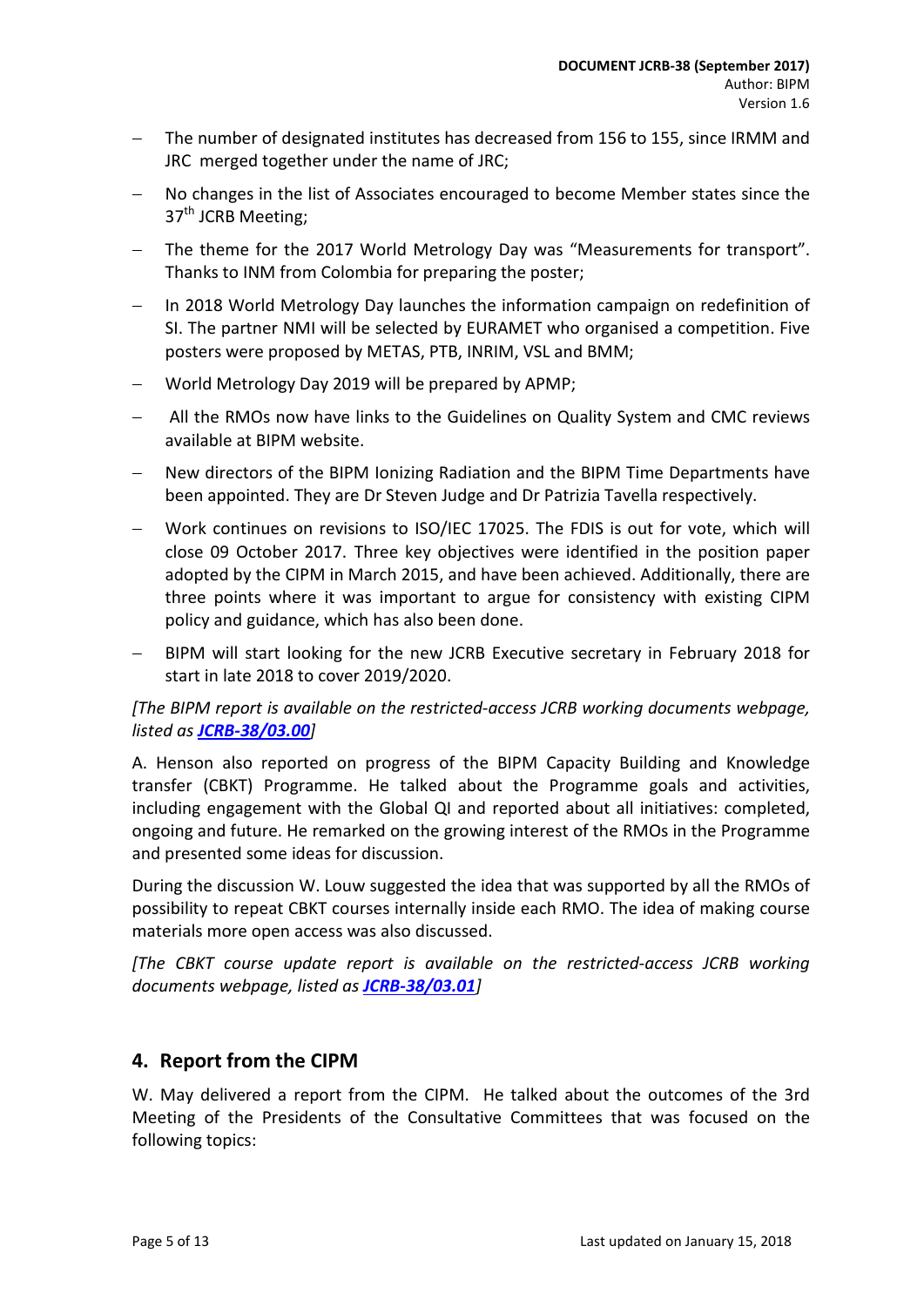- − review of the CIPM MRA,
- − revision of document CIPM/D-01 following decisions made at the 2nd Meeting of CC Presidents (2016),
- − matters relating to the CCs,
- − planning for the 26th CGPM (2018),
- − the Customs Convention on temporary importation of scientific equipment,
- − Proposal for Establishment of Vice President for CCs
- − Proposed objectives for the Consultative Committees.

W.May also presented some Decisions from the 105th Meeting of CIPM Oct 2016 that concern General Rules for CC Membership.

*[The CIPM report is available on the restricted-access JCRB working documents webpage, listed as [JCRB-38/04.00](https://www.bipm.org/cc/JCRB/Restricted/38/WEM_Report_from_the_CIPM.pptx)]*

#### <span id="page-5-0"></span>**5. Possibilities of broad-scope CMCs: Action item 37/03**

C. Santo led a discussion on possibilities for broad-scope CMCs. She presented a document, developed by the JCRB Task Group (comprising C. Santo, B. Jeckelmann, P. Manson, Z. Msimang, and T. Takatsuji). It proposed that instead of talking about "broad scope CMCs" that the focus should be "how to implement Recommendation 3b of the Working Group on the implementation and operation of the CIPM MRA?". The document also included two proposals for this.

The meeting divided into five working groups to discuss the proposals and decide which of them could address the aim of Recommendation 3b. After discussion in groups the chair of each group gave a summary and joint discussion was organised. A new working group was organised in order to collate the ideas and prepare the resolution to the end of the Meeting.

Finally, the following Resolution was developed by the working group and agreed by the JCRB:

*Resolution 38/1 (Risk-based CMC Review and Representative CMCs): RMOs and CCs are encouraged to further implement a risk-based approach to review of CMCs and to develop statements for the levels of CMCs for which an intra-RMO review may be sufficient for the purposes of international acceptance.*

*Taking note of the needs of NMIs and DIs at all levels, as a means towards implementation of recommendation 3b of the CIPM MRA review, the JCRB encourages Consultative Committees and the BIPM to continue to explore means to allow NMIs and DIs to publish CMCs in the KCDB for only their smallest uncertainty capabilities that are then used to support related services covered by their approved Quality System. Proposals are requested as to how to show the link between these capabilities and the "representative" CMCs. RMOs are encouraged to propose*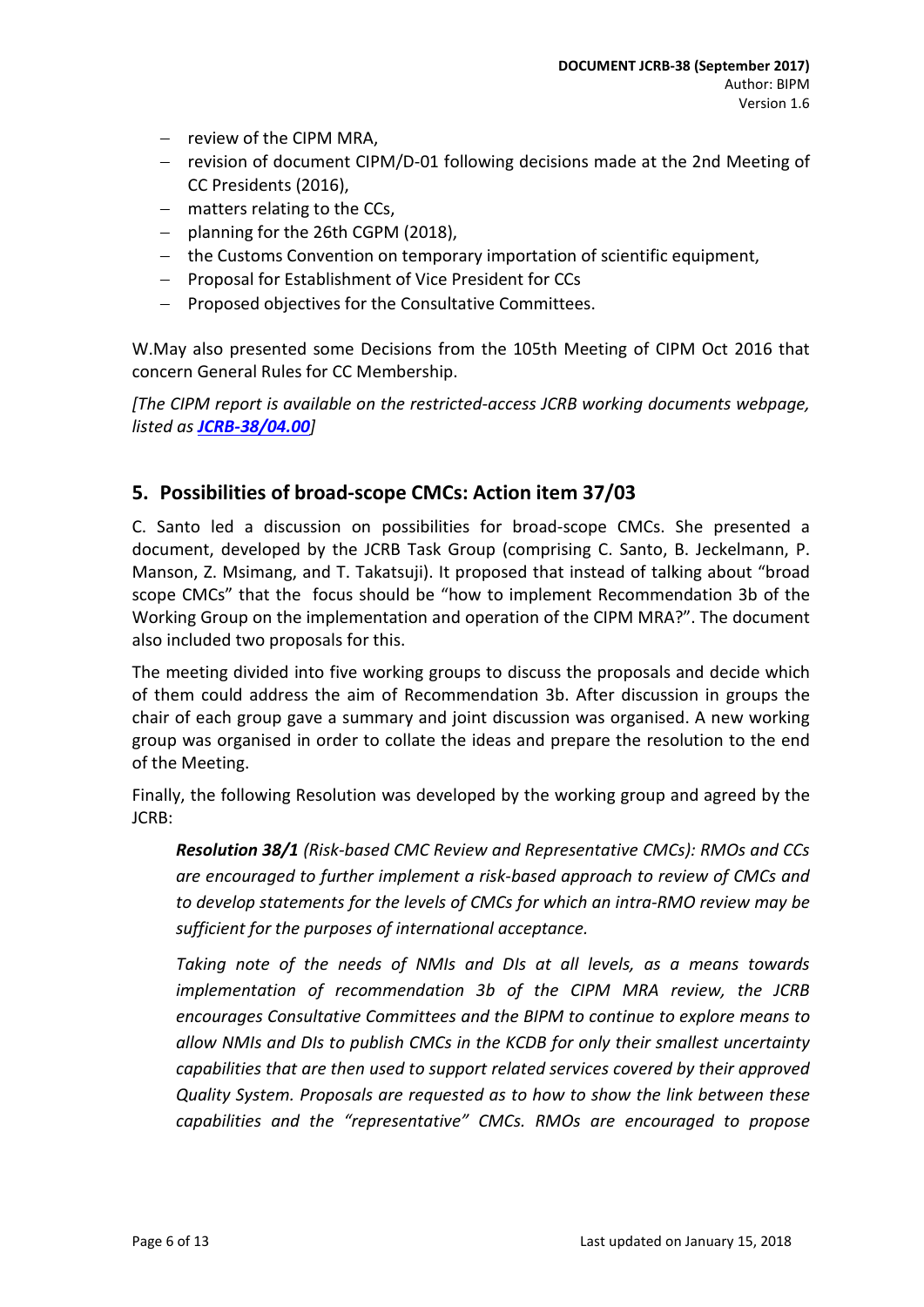*additions to the Quality System review process to effect a fit-for-purpose review of these capabilities.* 

Also, it was mentioned that the following important issues would need to be clarified if this approach is to be adopted, and these will be considered at the next JCRB Meeting:

- − what modifications to the QS (RMOs) would be required;
- − how to document the link between the "representative CMC" and the supported capabilities (services);
- − the "boundary conditions" for the use of the CIPM MRA logo for supported services.

It was also suggested that in order to encourage communication between the JCRB and the CCs some representatives from the JCRB should take part in the Meetings of the CC Presidents.

The following action was agreed:

*Action 38/2 (Improving communication: JCRB and CC Presidents): The JCRB requests the CIPM to invite representation from the JCRB to take part in meetings of the CC Presidents in order to encourage communication between the JCRB and the CCs.*

*[The document on Possibilities of broad-scope CMCs can be found on the restrictedaccess JCRB working documents webpage as [JCRB-38/05.00](https://www.bipm.org/cc/JCRB/Restricted/38/Broad_scope_groupv03finaldoc.docx)]*

### <span id="page-6-0"></span>**6. RACI analysis of the CIPM MRA review working group recommendations: Action item 36/03**

A. Steele gave a report on progress with the RACI analysis. He presented some ideas summarised in the form of an email that had been distributed prior to the meeting. The key points were:

- − to "close off" analysis of the MRA Recommendation document and to use what has been learned and decided in the next phase of the exercise to launch the development of a JCRB Strategy and Action Plan and, in particular, to select and identify specific action items under each strategic theme that the JCRB will commit to working on in the future.
- − to restructure the meeting agenda in such a way as to separate out the "reporting and informing" items from the "working on actions". The working sessions could be used for thematic breakout discussions, such as the two that have already been conducted for the RACI analysis.
- − to extend the next JCRB Meeting (March 2018) to cover three full days (rather than usual day-and-a-half session). One full day could be reserved for usual RMO and QMS information presentations and discussion. Two full days - to conduct an in-depth strategic planning workshop. The objective of such a workshop would be to close off all aspects of MRA / RACI discussion, to identify the recommendations that deserve and require attention, to create the framework and outline for a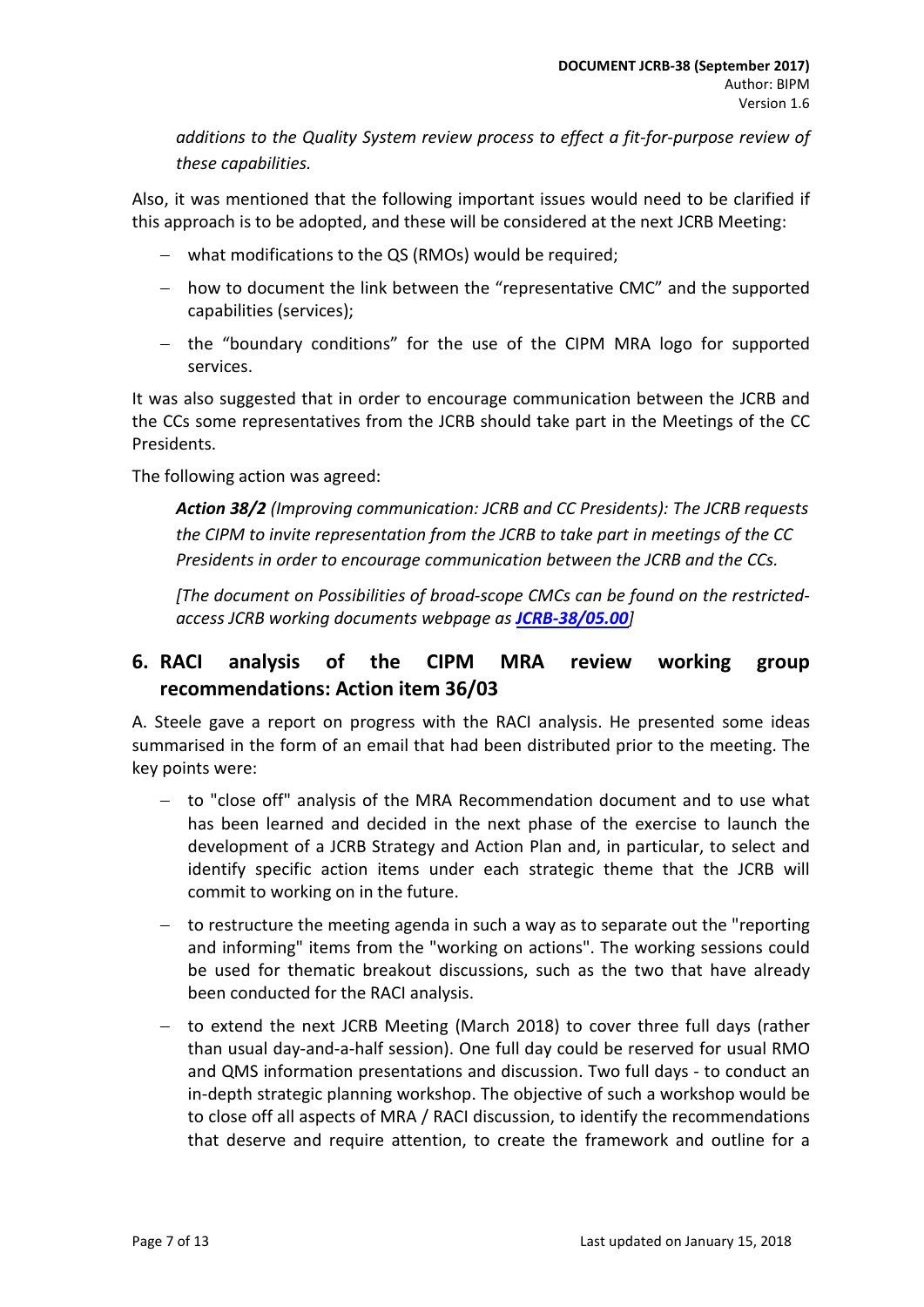Strategy and Action Plan, and to do the initial brainstorming on a manageable first set of specific actions.

After the discussion the following action was agreed:

*Action 38/1 (Strategy and action plan): Following the lessons learned during the work using the RACI analysis tool, the JCRB proposes to progress towards the development of a strategy and action plan. The JCRB requests a working group consisting of Alan Steele (Chair), Toshiyuki Takatsuji, Andy Henson, Beat Jeckelmann, Wynand Louw, Mohammed Al Mulla, Pavel Neyezhmakov and Willie May to engage with the CIPM and subsequently develop some questions and draft text to initiate discussion at a one-day working session to develop both the strategy, and consequent actions at the extended JCRB Meeting in March 2018.* 

*[The background documents related to agenda item 6 can be found on the restricted-access JCRB working documents webpage as [JCRB-38/06.1](https://www.bipm.org/cc/JCRB/Restricted/38/Alan_Steele_email_of_2017-08-23.pdf)***,** *[JCRB-](https://www.bipm.org/cc/JCRB/Restricted/38/JCRB_MRA_Review_and_Strategy_v1.docx)[38/06.2,](https://www.bipm.org/cc/JCRB/Restricted/38/JCRB_MRA_Review_and_Strategy_v1.docx) [JCRB-38/06.3](https://www.bipm.org/cc/JCRB/Restricted/38/Steele_MRA_Review_JCRB.PPTX)]*

#### <span id="page-7-0"></span>**7. Status of the scope for KCDB 2.0: Action item 37/04**

N. Zviagin gave the presentation prepared by S. Picard, the KCDB Coordinator, on the status of the scope for KCDB 2.0. At first he talked about the main objectives of the system and described the current stage of development. The competitive tender exercise will be completed in September 2017. Also he presented the list of main challenges for developers. The next steps and approximate time of their realisation also were discussed.

The work on KCDB 2.0 is scheduled such that an alpha-version of KCDB 2.0 should be available before 26th meeting of the CGPM (November 2018).

*[The presentation on KCDB 2.0 can be found on the restricted-access JCRB working documents webpage as [JCRB-38/07.00](https://www.bipm.org/cc/JCRB/Restricted/38/Presentation_on_NEW_KCDB_2.0_v2.pptx)]*

#### <span id="page-7-1"></span>**8. KCDB report**

N. Zviagin presented a summary of the semi-annual KCDB report to the JCRB. The report included the following points:

- − As of 25 August 2017, the KCDB has a total of 24 974 CMCs, with 18 693 in Physics (including ionizing radiation) and 6 281 in Chemistry. Over the last six months 34 countries published CMCs. The total number of CMCs increased by 319 over the last 12 months, corresponding to a relative increase of 1 %.
- − Bosnia Herzegovina provided their first CMCs in Electricity and Magnetism and Ukraine published their first CMC in high purity (Chemistry).
- − 206 CMCs are in greyed-out status (temporarily removed from the KCDB). There were 8 reinstatements from 3 countries (USA, Finland, Belgium) since the last JCRB Meeting. There are presently no greyed-out CMCs in the 1-year reinstatement period. CMCs that will reach the 5-year greyed-out limit in the next 6 months are France (1 CMC in M) on 25 November 2017, Argentina (1 CMC in L) on 29 November 2017 and Belgium (6 CMCs in TF) on 5 February 2018. CMC that will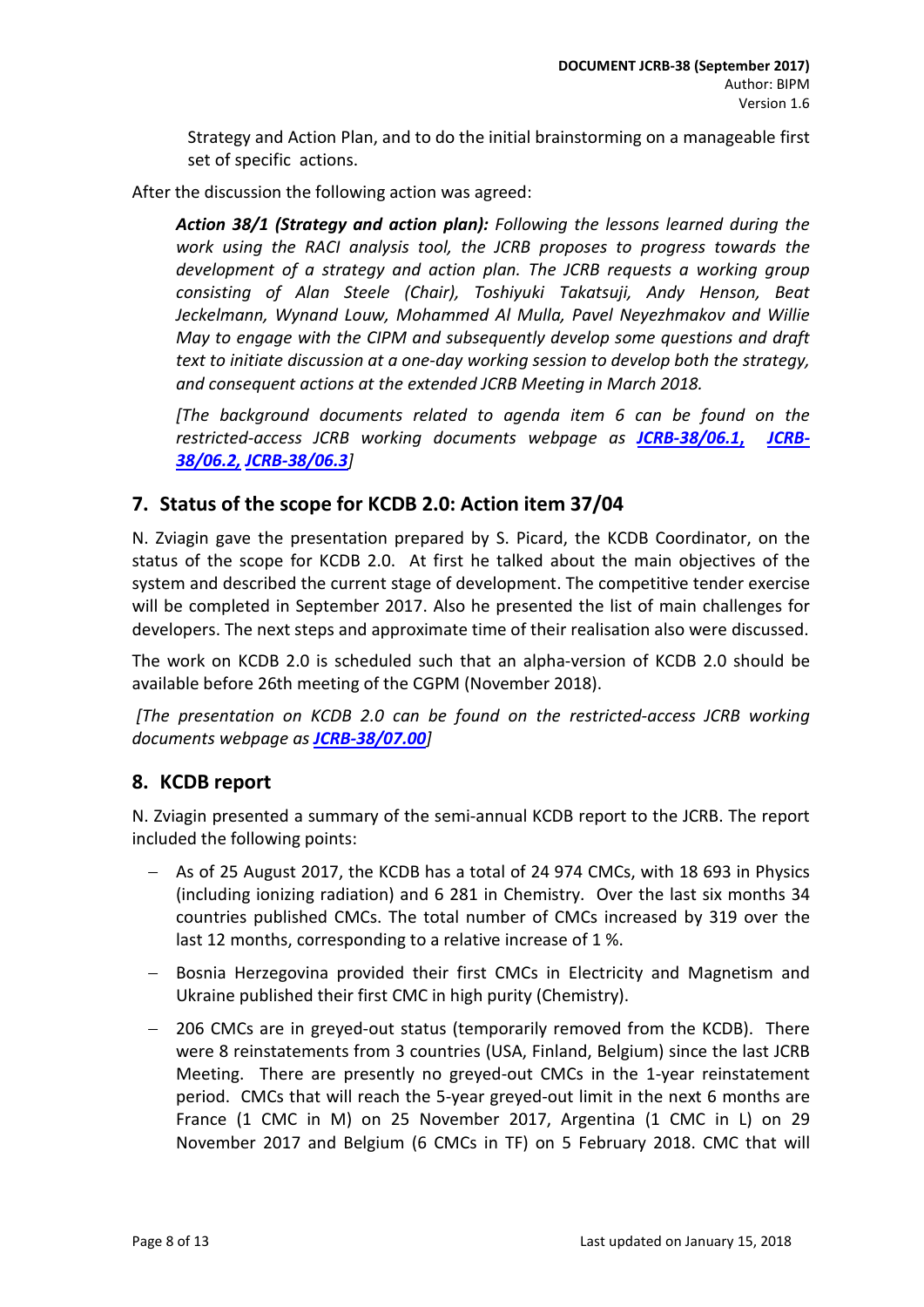reach the 5-year greyed-out limit in the next 12 months are Mexico (1 CMC in QM) on 5 April 2018, Belgium (25 CMCs in EM) on 14 August 2018, France (3 CMCs in EM) on 14 August 2018.

- − As of 1 September 2017, there were 1500 total comparisons in the KCDB (985 KCs, 515 SCs). Of the 35 comparisons registered in the KCDB since the last JCRB meeting, 7 comparisons were registered for GULFMET. GULFMET has hence now 14 comparisons registered in the KCDB. Reports were published for 48 comparisons since the  $37<sup>th</sup>$  JCRB.
	- − The number of comparisons seems to have reached a steady yearly start rate of around 80. The total ratio of Supplementary Comparisons, 1 out of 5 in 2006, has progressively increased to 1 out of 3.

*[The KCDB report is available on the restricted-access JCRB working documents webpage listed as [JCRB-38/08.0](https://www.bipm.org/cc/JCRB/Restricted/38/KCDB_Report_to_38th_JCRB_v4.pdf) and on the unrestricted BIPM website at <http://www.bipm.org/jsp/en/ViewKCDBReport.jsp>*.*The KCDB report presentation is*  available on the restricted-access JCRB working documents webpage listed as [JCRB-](https://www.bipm.org/cc/JCRB/Restricted/38/Presentation_to_the_JCRB_38_Sep_2017_v2.pptx)*[38/08.1](https://www.bipm.org/cc/JCRB/Restricted/38/Presentation_to_the_JCRB_38_Sep_2017_v2.pptx)] .*

### <span id="page-8-0"></span>**9. Status of CMC submissions and review / issues from Consultative Committees**

N. Zviagin made a presentation on the status of CMC submissions and review, and the operation of the JCRB CMC review. Since the  $37<sup>th</sup>$  JCRB, 17 CMC sets have been published, 26 CMC sets have been submitted and no sets were not approved or abandoned. As of 6 September 2017, 29 sets were in the status of "review in progress". 1 CMC set had its last update more than 2 years ago, and 7 sets had their last update more than a year ago. RMOs whose CMCs sets were last updated in the first half of 2015 or earlier were asked to take appropriate action to bring the review process to conclusion. It was reported that 2 of the published CMC sets took longer than 900 days for the inter-RMO review; 1 of them took more than 4 years (1650 days). In most cases the longest portion of the review was the posting of the revised file by the submitting NMI/RMO.

In the period since the March of 2017, Inter-RMO review performance (the number of reviews performed according to meeting process deadlines) was 97% for APMP, 94 % for AFRIMETS, 93% for EURAMET, 89% for SIM, 80% for GULFMET and 77% for COOMET. No response to the review request was the main reason for loss of review rights (5 of 7 loss of rights for COOMET was due to the lack of response).

Percentage of CMC sets submitted without the required confirmation of the QMS evidence decreased but the situation still continues to occur. In the six months since the  $37<sup>th</sup>$  JCRB meeting, there were 8 CMC sets submitted without quality confirmation (QM, EM, L, T). It was noted that although QM uses fast track procedure and always checks QS confirmation before it, the confirmations should be submitted with the submissions, in order to have them together on the CMC-portal.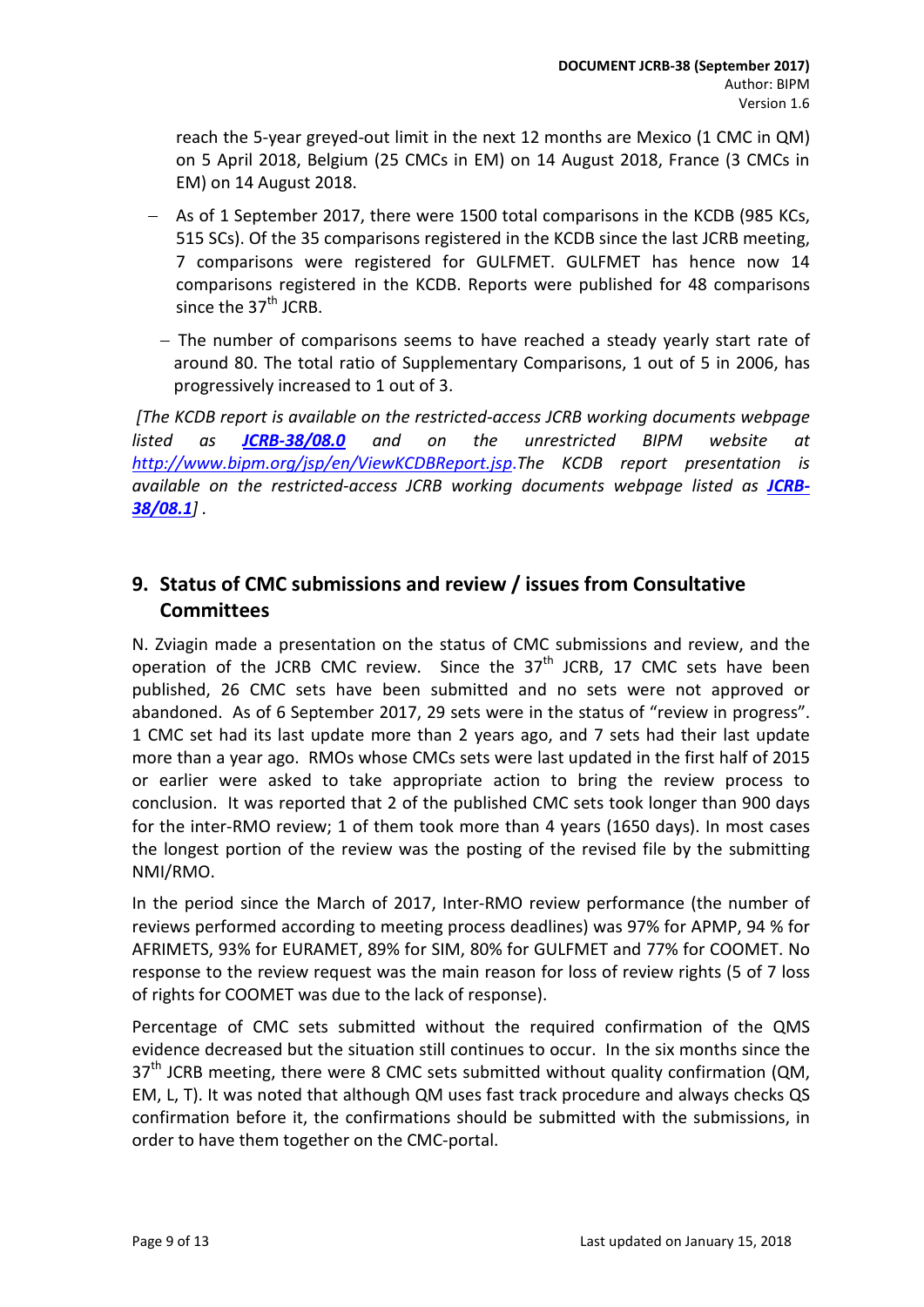As of 31<sup>st</sup> August 2017, 83 KCs and 73 SCs are in the category of unfinished and started 5 years or more ago. In the last six months, 16 KCs and 1 SC were removed from the category due to being approved. The complete list of comparisons remaining in this category is available In KCDB report.

*[The CMC status report is available on the restricted-access JCRB working documents webpage listed as [JCRB-38/09.00](https://www.bipm.org/cc/JCRB/Restricted/38/Status_of_CMCs_v3.pptx)***]**.

## <span id="page-9-0"></span>**10. CIPM MRA-D-01 "Rules and procedures for the JCRB" update: action 37/02**

N.Zviagin gave a short presentation in which he presented the changes made to the document CIPM MRA-D-01 "Rules and procedures for the JCRB". Main changes were made to the section 9 of the document: "Debates", according to the action 37/02 of the previous JCRB Meeting. This action was to amend the document to properly reflect of the terms of reference and the *modus operandi* with regard to consensus decision making. Also some minor changes were made to the section 11: "Minutes", again to reflect practice. All the changes were approved by the JCRB without any corrections.

*[The updated version of the document CIPM MRA-D-01 is available on the restrictedaccess JCRB working documents webpage listed as [JCRB-38/10.00.](https://www.bipm.org/cc/JCRB/Restricted/38/CIPM_MRA-D-01_JCRB_Rules_of_procedure_V7-2017-09.doc)*

*The presentation on update of the document CIPM MRA-D-01 is available on the restricted-access JCRB working documents webpage listed as JCRB-38/10.01].*

### <span id="page-9-1"></span>**11.Highlights to the RMO reports to the JCRB**

#### <span id="page-9-2"></span>**11.1. AFRIMETS**

W. Louw presented the highlights of the AFRIMETS report.

#### <span id="page-9-3"></span>**11.2. APMP**

T. Takatsuji presented the highlights of the APMP report.

#### <span id="page-9-4"></span>**11.3. COOMET**

P. Neyezhmakov presented the highlights of the COOMET report, including Quality System.

#### <span id="page-9-5"></span>**11.4. EURAMET**

B. Jeckelmann presented the highlights of the EURAMET report.

#### <span id="page-9-6"></span>**11.5. GULFMET**

GULFMET RMO report was presented in agenda item 12.

#### <span id="page-9-7"></span>**11.6. SIM**

C. Santo presented highlights of the SIM report.

*[The individual RMO reports and presentations are available on the restricted-access JCRB working documents webpage, listed as [JCRB-38/11.01.0](https://www.bipm.org/cc/JCRB/Restricted/38/11.1_AFRIMETS_Report_38th_JCRB_2017.doc)***,** *[JCRB-38/11.02.0](https://www.bipm.org/cc/JCRB/Restricted/38/11.2_APMP_Report_to_JCRB_20170913-14.doc)***,** *[JCRB-](https://www.bipm.org/cc/JCRB/Restricted/38/11.2_APMP_Report_to_JCRB_20170913-14.pptx)[38/11.02.1](https://www.bipm.org/cc/JCRB/Restricted/38/11.2_APMP_Report_to_JCRB_20170913-14.pptx)***,** *[JCRB-38/11.03.0](https://www.bipm.org/cc/JCRB/Restricted/38/11.3_JCRB38_COOMET_Report.pdf)***,** *[JCRB-38/11.03.1,](https://www.bipm.org/cc/JCRB/Restricted/38/JCRB-38_COOMET_Report.ppt) [JCRB-38/11.04.0,](https://www.bipm.org/cc/JCRB/Restricted/38/EURAMET-Report_38th-JCRB_170904.pdf) [JCRB-38/11.04.1,](https://www.bipm.org/cc/JCRB/Restricted/38/38th-JCRB_EURAMET_Presentation.pptx) [JCRB-](https://www.bipm.org/cc/JCRB/Restricted/38/11.6_presentacionSIM_JCRB-9-2017.ppt)[38/11.06.0](https://www.bipm.org/cc/JCRB/Restricted/38/11.6_presentacionSIM_JCRB-9-2017.ppt) respectively.]*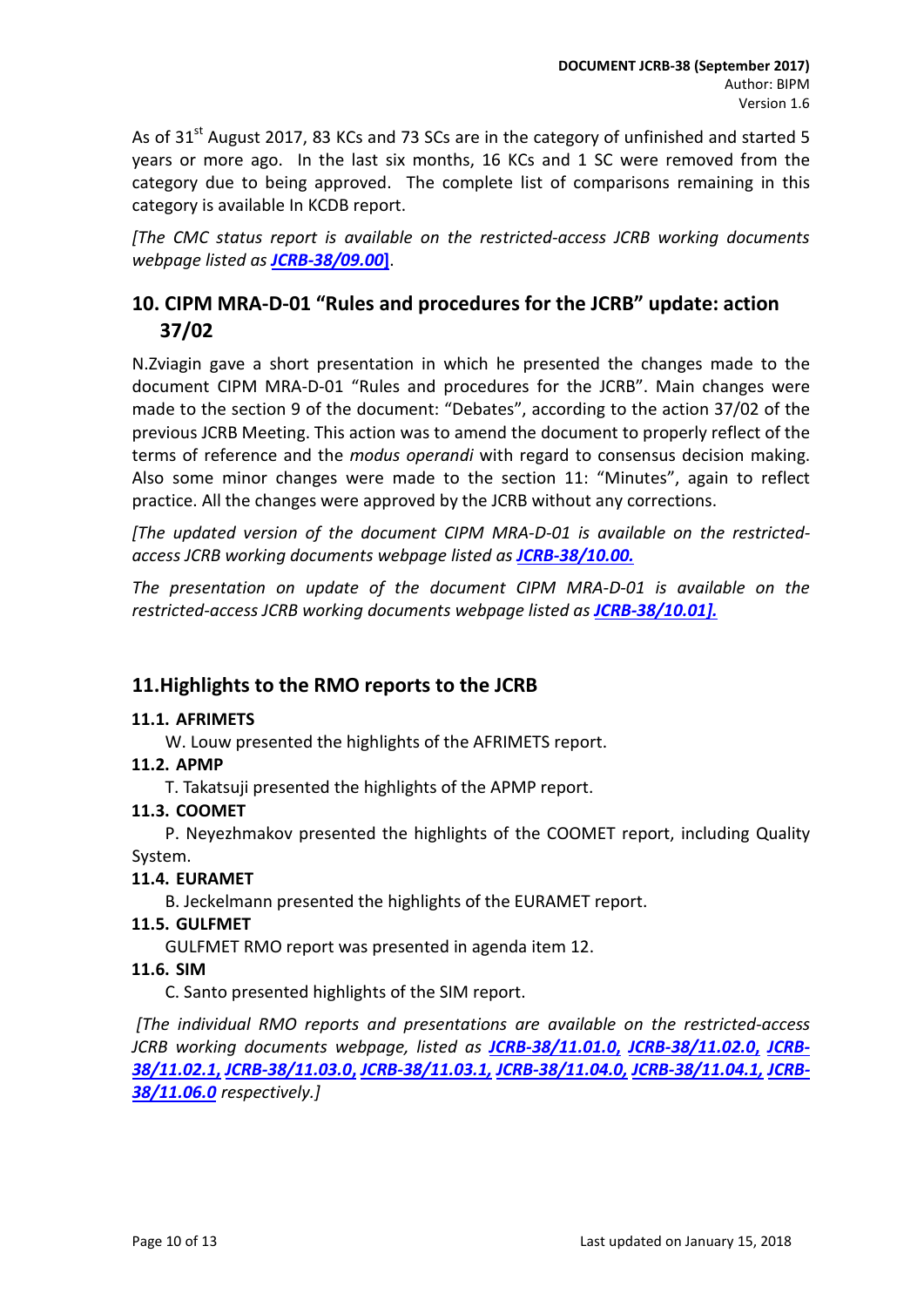### <span id="page-10-0"></span>**12.GULFMET's membership status at the JCRB**

GULFMET had contacted the JCRB Chair prior to the Meeting with the request to consider the possibility of changing the membership status of GULMET from provisional member to full member. Agenda item 12 was dedicated to this issue.

N. Molla, head of the GULFMET delegation, gave a small introduction talk and thanked the JCRB for the possibility of considering GULMET's request.

O. Kanakrieh gave a GULFMET Progress Report. He presented information on:

- − GULFMET Members and Associate Members and also BIPM membership status of GULFMET countries
- − structure diagram of the RMO
- − current TC Chairs
- − GULFMET participation in Comparisons
- − GULFMET Intra-Regional review process and GULFMET activity in Inter-Regional review
- − GULFMET Participation in BIPM CC WG
- − GULFMET activities on QMS Review (the Report on GULFMET Activities on QMS Review prepared by E. Sadikoǧlu, Chair of EURAMET Technical Committee for Quality has been distributed prior to the Meeting).

After the discussion of the report by the JCRB Members a closed session was organized between the JCRB Representatives of all full member RMOs. When consensus was reached between them, the GULFMET delegation was invited to rejoin the meeting and the results of the discussion were declared.

M. Milton, on behalf of the JCRB, appreciated GULFMET efforts and encouraged them to continue with their development. He summarized the view of the JCRB member RMOs that GULFMET should remain with the provisional member status with the aim to become a full member in the near future. The JCRB RMO Representatives then gave some specific advice and comments:

- − B. Jeckelmann noted that the GULMET system for QMS review is set, but not has not yet functioned often in practice (for example, only one institute has been reviewed).
- − W. Louw suggested that GULFMET representatives attend CC Meetings and show their capabilities in the CC WGs.
- − C. Santo stated that technical capabilities should be widely realised in the NMIs of the region.
- − T. Takatsuji said that the other RMOs would continue to provide support.

O. Kanakrieh asked if there is a possibility for GULFMET NMIs to submit CMCs for interregional review before GULFMET becomes a full member. A. Steele explained that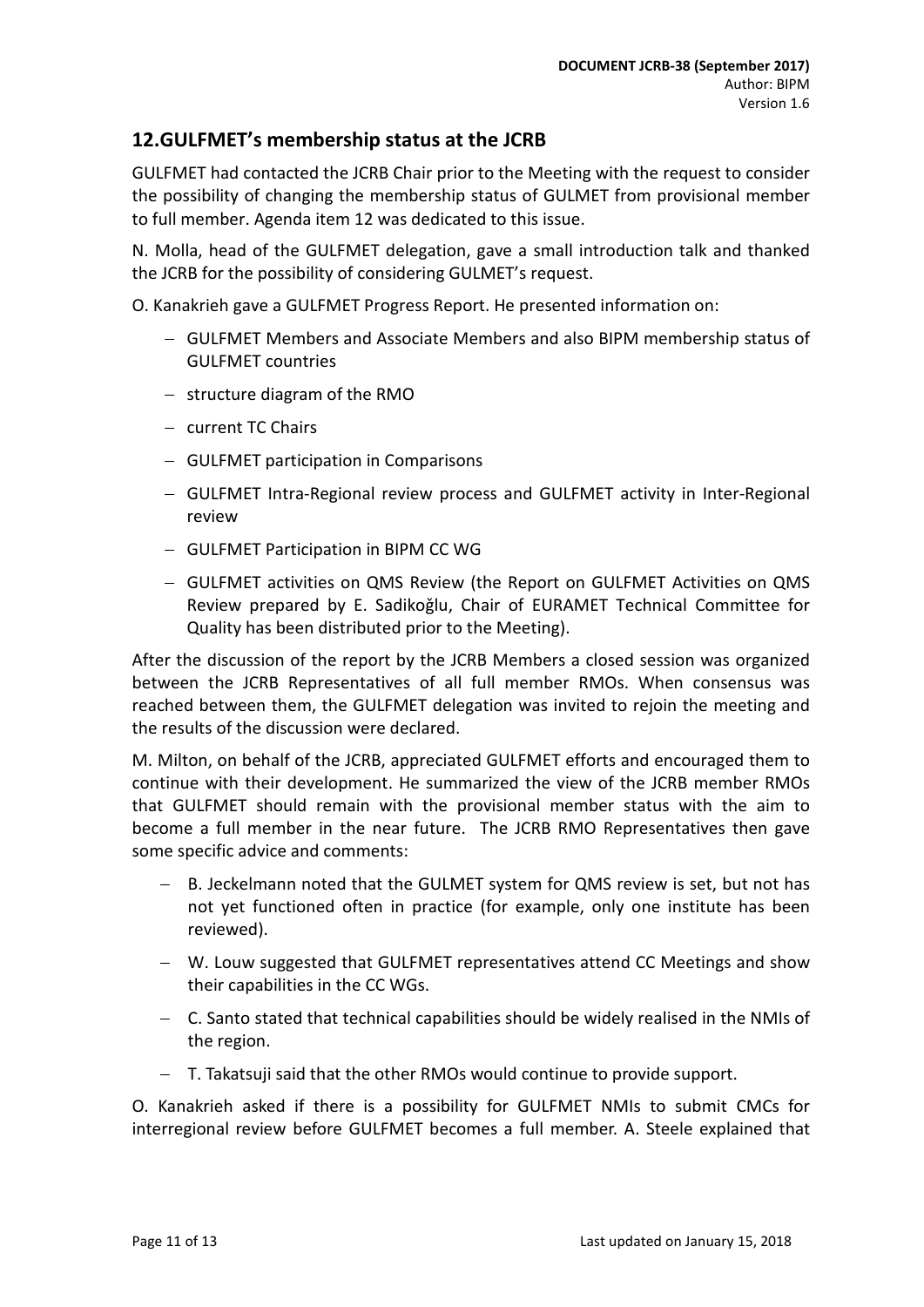NMIs from GULFMET can submit CMCs through other RMOs. Representatives of other RMOs confirmed that.

O. Kanakrieh thanked the JCRB for their advice and support.

*[The background documents related to agenda item 12 can be found on the restrictedaccess JCRB working documents webpage as [JCRB-38/12.0,](https://www.bipm.org/cc/JCRB/Restricted/38/GULFMET_report_2017.pdf) [JCRB-38/12.1,](https://www.bipm.org/cc/JCRB/Restricted/38/Report_GULFMET_TC-QS.pdf) [JCRB-38/12.2](https://www.bipm.org/cc/JCRB/Restricted/38/38th_Meeting_of_JCRB_Agenda_12.0.ppt)***]**

#### <span id="page-11-0"></span>**13.Next meetings and meeting closure**

The JCRB agreed to the following resolutions regarding the next two JCRB meetings:

*Resolution 38/2: The 39th meeting of the JCRB will take place on March 14, 15 and 16, 2018 at Sevres, France. The meeting will start in the morning of March 14, 2018 and will last three days with the end of last day at 16.00.*

*Resolution 38/3: The 40th meeting of the JCRB will take place on March 2019. The exact days for the Meeting will be determined later.*

M. Milton read the resolutions, recommendations, and actions. He called the  $38<sup>th</sup>$ meeting of the JCRB to a closure.

#### <span id="page-11-1"></span>**14.Resolutions, Recommendations, and Actions**

**Action 38/1** (Strategy and action plan)**:** Following the lessons learned during the work using the RACI analysis tool, the JCRB proposes to progress towards the development of a strategy and action plan. The JCRB requests a working group consisting of Alan Steele (Chair), Toshiyuki Takatsuji, Andy Henson, Beat Jeckelmann, Wynand Louw, Mohammed Al Mulla, Pavel Neyezhmakov and Willie May to engage with the CIPM and subsequently develop some questions and draft text to initiate discussion at a one-day working session to develop both the strategy, and consequent actions at the extended JCRB Meeting in March 2018.

**Action 38/2** (Improving communication: JCRB and CC Presidents): The JCRB requests the CIPM to invite representation from the JCRB to take part in meetings of the CC Presidents in order to encourage communication between the JCRB and the CCs.

**Resolution 38/1** (Risk-based CMC Review and Representative CMCs): RMOs and CCs are encouraged to further implement a risk-based approach to review of CMCs and to develop statements for the levels of CMCs for which an intra-RMO review may be sufficient for the purposes of international acceptance.

Taking note of the needs of NMIs and DIs at all levels, as a means towards implementation of recommendation 3b of the CIPM MRA review, the JCRB encourages Consultative Committees and the BIPM to continue to explore means to allow NMIs and DIs to publish CMCs in the KCDB for only their smallest uncertainty capabilities that are